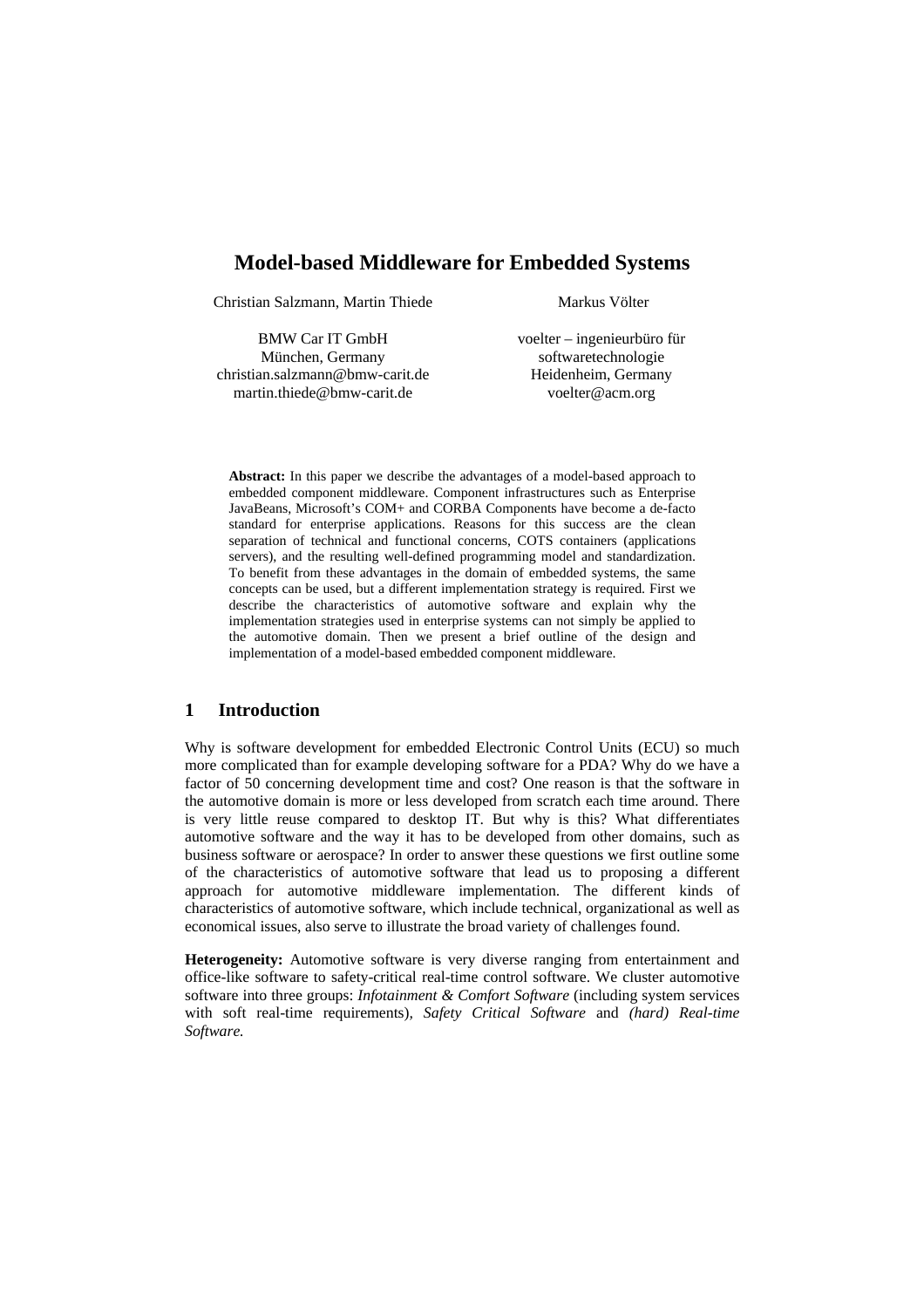**Emphasis on Software Integration:** As a result of the collaborative and distributed development process, OEMs have to integrate independently developed systems or software. While this is always a difficult task the situation for automotive software engineering is even worse, because suppliers usually have a lot of freedom in how they realize the required functionality. (In business IT the client would often strongly constrain the technologies that may be used by a supplier to facilitate integration and maintenance.) Furthermore, the OEM usually only has black-box specifications of the subsystems to be integrated which makes successful testing and error localization more difficult. Besides that, the distributed nature of the development effort causes difficulties. OEMs often experience problems when they try to modify parts of the subsystems in order to localize errors.

Unit based cost structure & resource optimization: The unit based cost structure is primarily a business characteristic. For automotive software engineering it is problematic, because it drives system engineers to design hardware that is as cheap as possible for the required functionality. This usually means that performance and memory is severely limited. Thus, the software engineer is confronted with hardware that is barely sufficient for the functionality to be implemented requiring a highly optimized implementation. In particular this means that abstraction layers are sacrificed in order to achieve the required performance, and state-of-the-art development methodologies and programming languages often cannot be used. This of course makes developing complex software that is correct and delivered in time a very difficult task. In the recent past important automotive system development projects were late because of software problems.

An important part of software engineering is structuring a system in a way that helps to cope with the inherent complexity, making it easier to handle, cheaper to produce and faster to develop and adapt. In business IT component middleware has proven to be useful in this context. So the goal must be to make this approach applicable to the automotive domain. This requires an adaptation of the implementation strategy to fit the constraints of automotive software development.

## **2 Components & Middleware**

Component infrastructures such as Enterprise JavaBeans, Microsoft's COM+ and CORBA Components [OMGb] have become a de-facto standard for enterprise applications. Reasons for their success are the clean separation of technical and functional concerns, COTS containers (applications servers), and the well-defined programming model. To benefit from these advantages in the domain of automotive embedded systems, the same basic concepts can be used, but a different implementation strategy is required: monolithic application servers are not suitable because of the limited resources regarding computing power, memory, etc. on the device. Instead, the container needs to be customized exactly to the needs of the ECU and the application. Modelbased code generation is an efficient means to do this.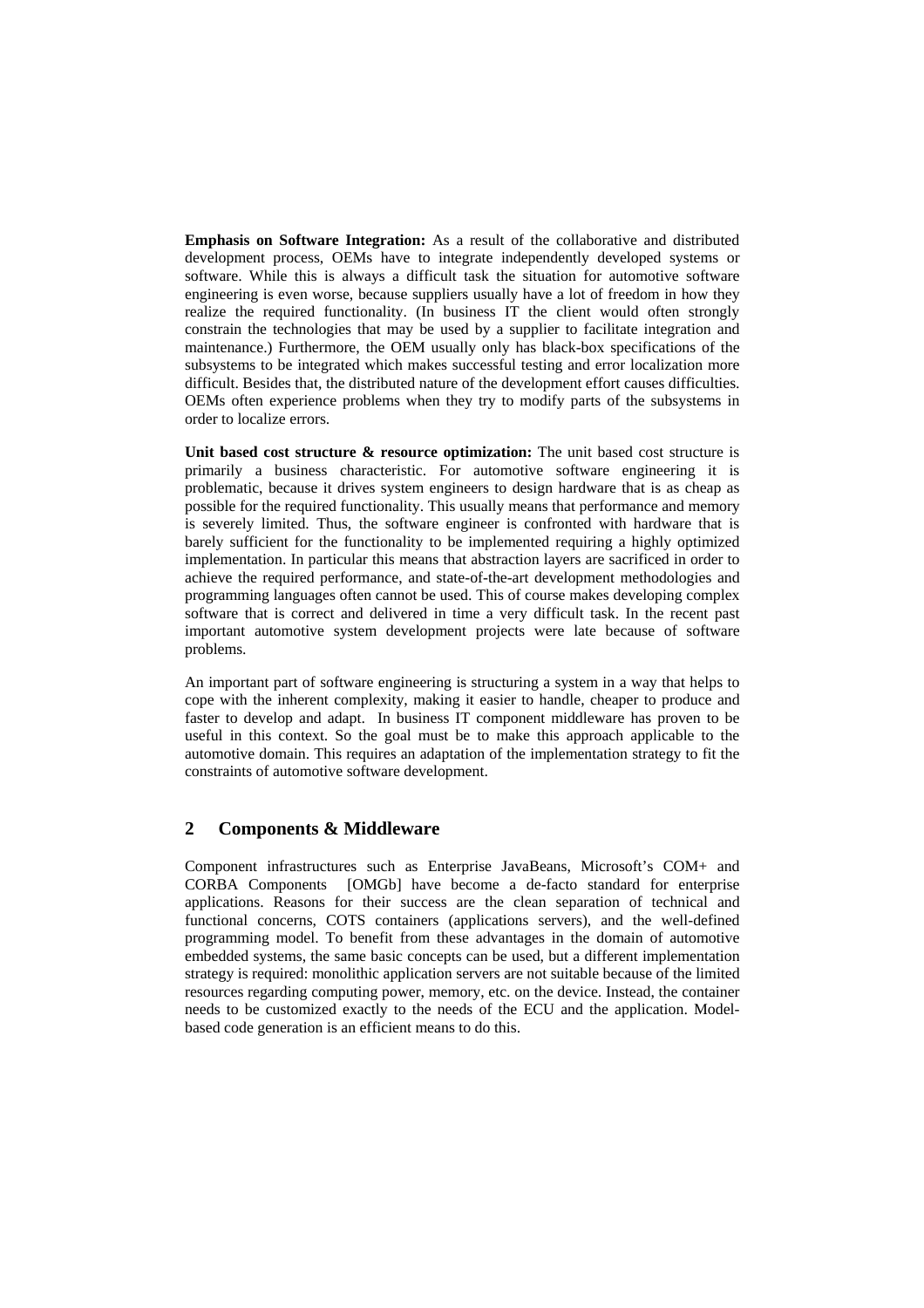#### **2.1 Our understanding of Components**

Our definition of components and component infrastructures is based on the *Server Component Patterns* book [VSW02]. The following paragraph summarizes the essential building blocks.

A *component* encapsulates a well-defined piece of the overall application functionality. Component instances execute in a *container* which handles technical, typical crosscutting concerns for the components.

A system is assembled from collaborating components as well as one or more containers. Components access each other through a well-defined *component interface*. Components can be reused in several applications. Since the functionality of a component and the way to access it is well-defined and self-contained, the preexisting interface is technically separate from the *component implementation* which can be exchanged without affecting clients.

The strict separation of interface and implementation allows the container to insert *component proxies* into the call chain between the clients and the implementation. On behalf of the container, these proxies handle technical concerns. The *lifecycle callback interface* of a component is used by the container to control the lifecycle of a component instance. This includes instantiating components, configuring instances, activating and passivating them over time, checking their state (running, standby, overload, error, …) or restarting one in case of severe problems. Because all components are required to have the same lifecycle interface, the container can handle different types of components uniformly. *Annotations* are used by the component developer to declaratively specify technical concerns (i.e. which of a container's services are needed by a component and in which way). A *component context* is an interface passed to the component implementation that allows it to control some aspects of the container (e.g. report an error and request shutdown).

A component is not allowed to manage its own resources. It has to request access to *managed resources* from the container, allowing the container to efficiently manage resources for the whole application (i.e. several components). These resources also include access to other component interfaces (*required interfaces*). All the resource a component instances wants to use at runtime must be declared in the annotations to allow the container to determine if a component can correctly run in given context, and prepare accordingly.

When operations are invoked on instances, the invocation might carry an additional *invocation context* that contains, in addition to operation name and parameters, data structures which the container can use to handle the technical concerns (such as a security token). Last but not least, a component is not just dropped into a container; it has to be explicitly installed in it, allowing the container to decide (based on the annotations and required resources) if it can host the component in a given environment.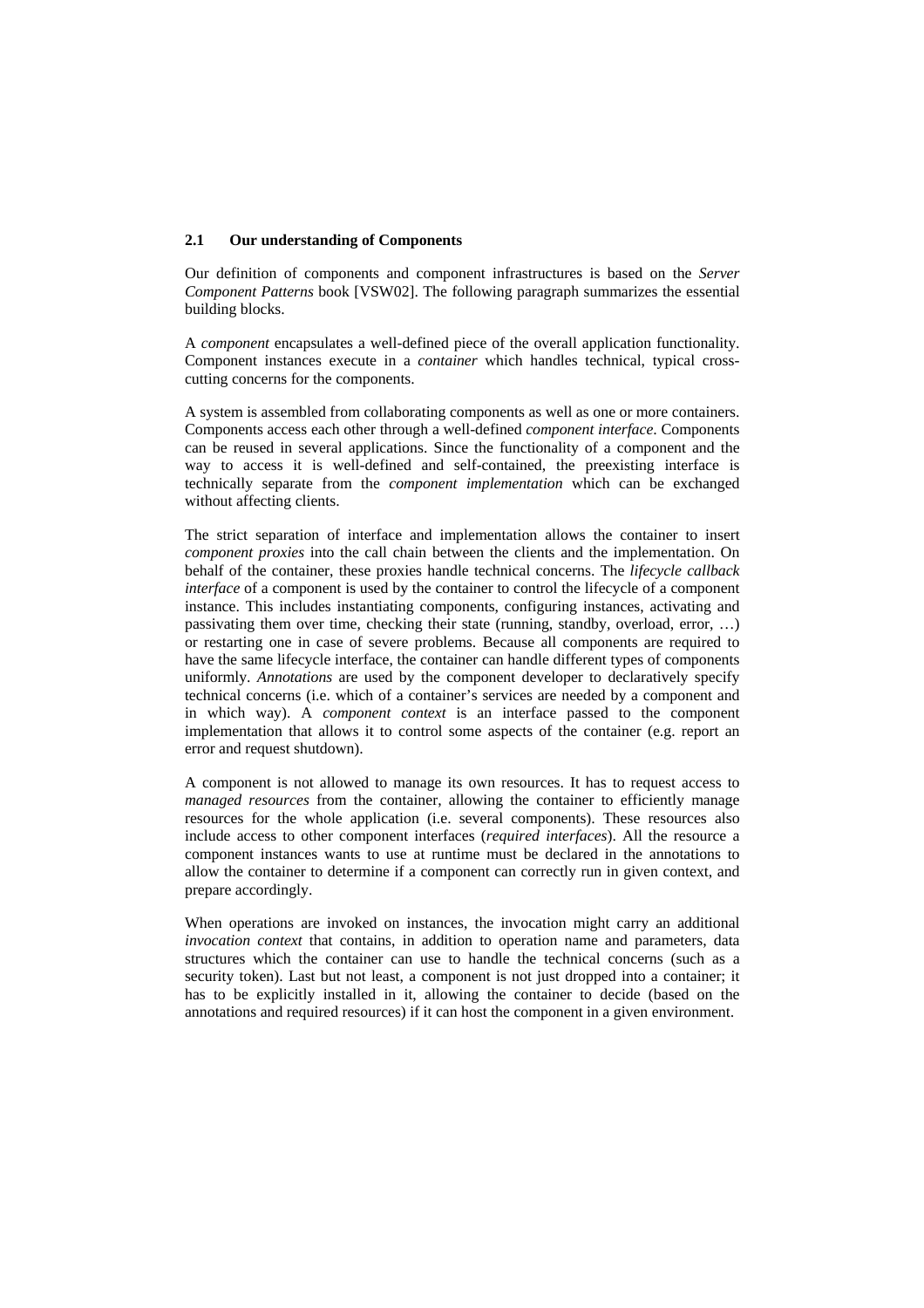### **2.2 Benefits & Drawbacks**

The approach outlined above has the following benefits:

- **•** *Portability:* Components are developed against the interfaces of the container, the container can adapt this to different environments (such as operating systems, databases or transaction monitors in the enterprise world).
- **•** *Container-based Optimization:* Within the boundaries specified by the specifications of the container and the lifecycle interface, the container is free to optimize different aspects of the application.
- **•** *Standardized, Simplified Programming Model:* Because the environment in which components execute is well-defined, and because the developer does not need to deal with low-level implementation details of the technical concerns, the programming model for application developers is simplified and consistent over the family of applications implemented for the same container.
- **•** *Clearly defined developer roles:* Because application developers can focus on their specific application requirements, and because infrastructure experts deal with the implementation of the container, both aspects can be implemented by people who are experts on their respective field, improving the quality of the software.

On the other hand, traditional implementations of component infrastructures also have a couple of drawbacks:

- **•** *Performance Overhead:* Because requests are intercepted by the container, and because its services are implemented generically to be reusable, performance of component-based applications is impacted.
- **•** *Loss of control:* Some people feel that handing over control over technical aspects to the container limits their control over what is actually happening. While this is true, in most scenarios this is not a liability, however, because the container can handle most of these aspects better and more reliably than code handcrafted by the average developer.
- **•** *Large and heavy:* Most of today's implementations are large and heavy software monsters. Installing, configuring or (re-) starting them can take a while.
- **•** *Complexity:* Of course, by providing a reusable solution to a recurring problem, component infrastructures imply a lot of accidental complexity. This might be a problem for safety-critical applications.

These drawbacks prevent a traditional approach from being used in the automotive domain. In order to remedy these drawbacks we propose using model-based software development.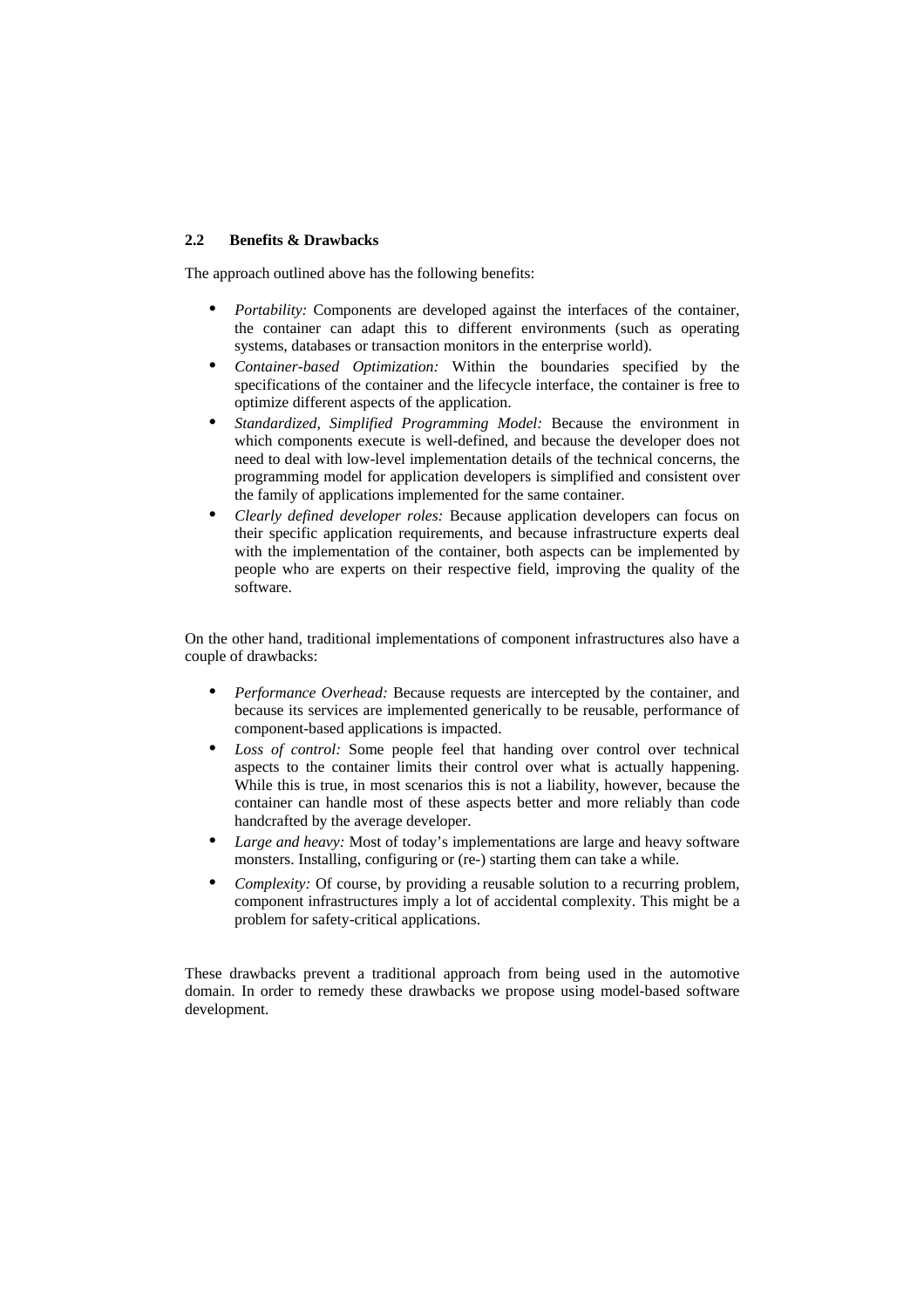### **2.3 Concepts of Model-based Software Development**

Model-based Software Development (MDSD, see [OMGa, Sa02]) aims at automatically constructing software programs from domain specific, abstract models. The "intent" of the application developer is captured in specifications (or models) that consist of concepts related to the problem domain; they are thus based on a domain-specific language (DSL).

A generator then reads the specification/model and verifies the model against the domain meta model available to the generator. In a second step, source code for the respective runtime platform is generated. It is important to understand that the focus of MDSD is not to generate dumb class skeletons from UML class diagrams. Rather, the generator automatically creates all of the infrastructure code needed to run a piece of pure application logic on a certain runtime platform. Additionally, it is responsible for realizing domain-specific optimizations for the respective platform.

## **2.4 Benefits of Using MDSD to Develop Component Middleware**

Generated containers implemented using model-based software development techniques can even improve some of the benefits while reducing most of the drawbacks of component middleware as described above:

- **•** Optimizations can be implemented directly in the generated code. Since domainspecific models are more expressive than code, more domain-specific optimizations are possible.
- **•** The programming model can be simplified even further, since generated code and the development process based on modelling guides developers when implementing application logic. Using code generation in combination with a traditional compiler (for a language such as C) even allows to *enforce* some aspects of the programming model, violations of which could otherwise not be prevented.
- **•** The tradeoff between footprint and performance overhead can be adjusted over a wide range since the generator is free to implement features statically (faster, but typically more footprint) and dynamically (usually slower, but smaller).
- **•** By adding only those features to a container that are actually necessary for a given scenario, the overall footprint and performance overhead of a system can be significantly reduced.

## **3 Our Approach to Model-based Middleware Development**

The authors are developing a model-based approach to embedded component middleware that satisfies the above requirements. The following illustration shows the approach in a nutshell.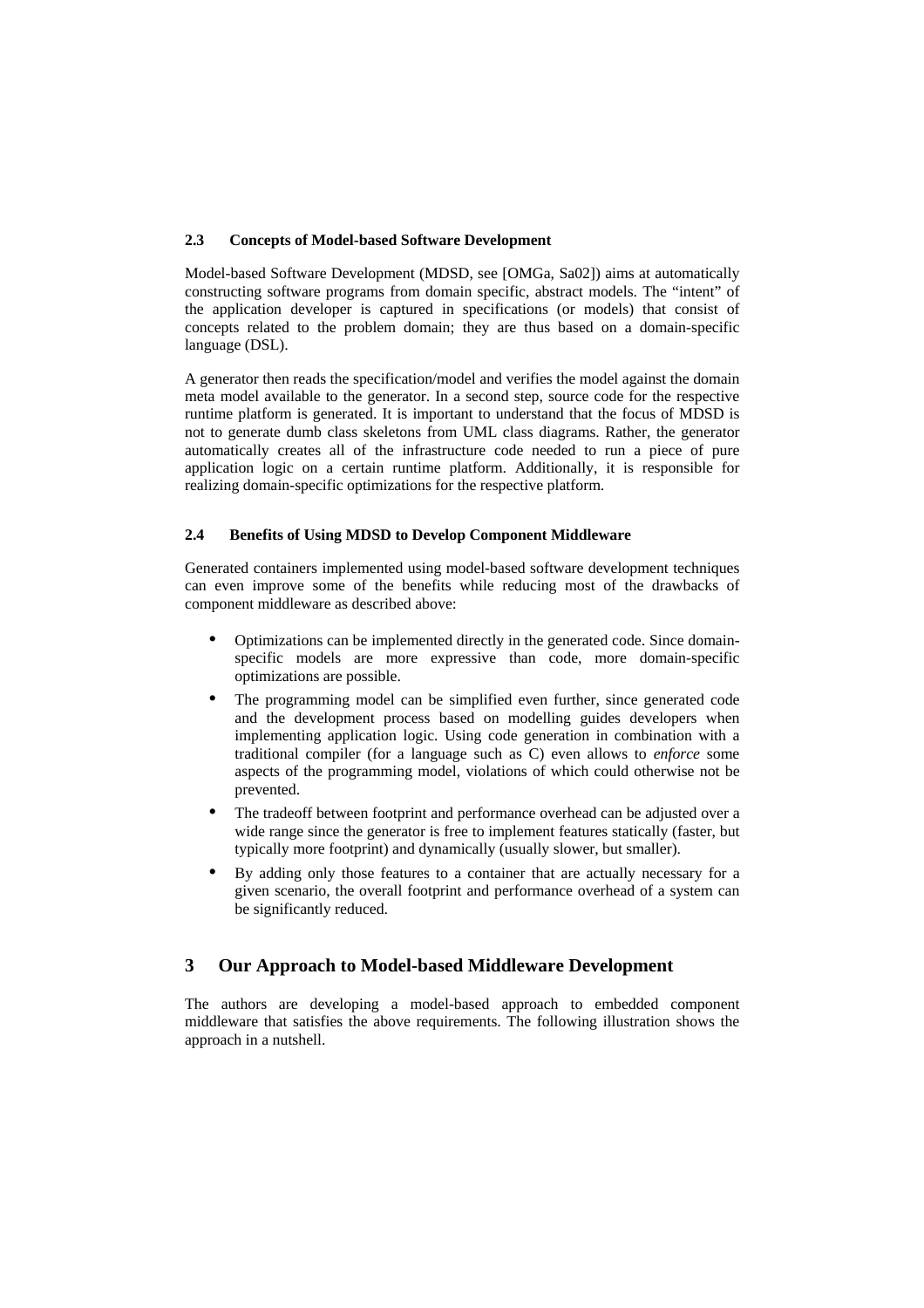

Illustration 1: The proposed solution in a nutshell

In the first step, we define interfaces and complex types. Since an interface can be used by various components, it is crucial to define them first. In a second step, we define components and their communication ports. Here, we also define some of the communication parameters; for example, whether a communication in a port should happen synchronously or asynchronously. Since this affects the API against which the implementation code is developed, these definitions have to be made before the application logic is implemented (manually) in step four. Before doing this, we generate these interface APIs as well as component base code (for example, base classes in OO systems), see step 3. This concludes component definition. In step five we define which component instances we will use, how their ports will be connected; and on which hardware devices these instances will be deployed, as well as other system constraints. All these models together will then be used by the second generation step that creates all the infrastructure code: the container, the communication implementations, the OS configuration files, build scripts, etc. In a final step (not shown) all the generated code will be compiled and linked using the generated build script, resulting in the final system.

The models mentioned above are joined. The resulting overall model is then forwarded to the generator tool which works as shown in the following illustration.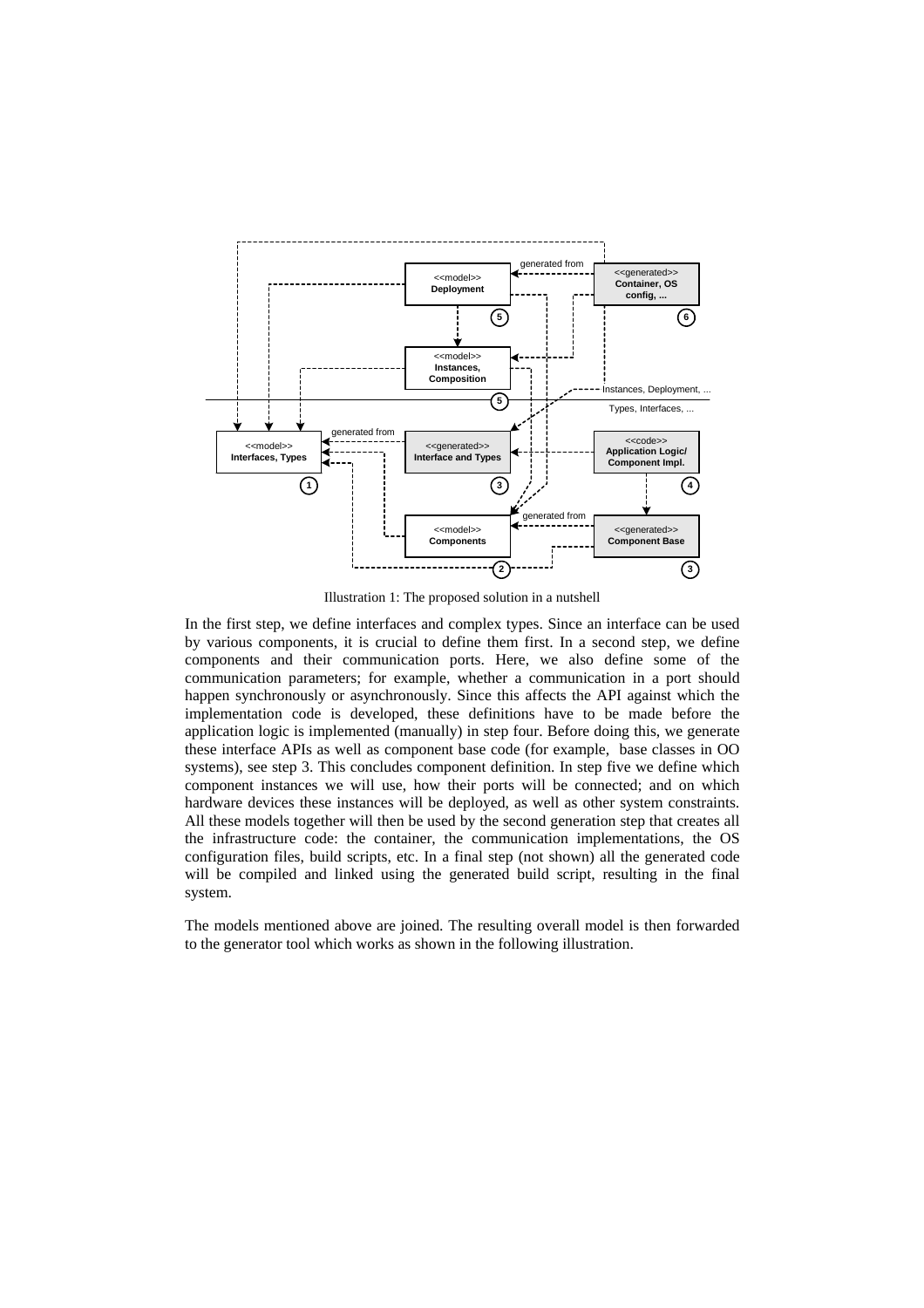

Illustration 2: Generator tool workflow

The overall model is read by a *parser*. Then, the model is *instantiated* and *verified*  against the *metamodel*; the corresponding part of the generator acts as a configuration validator (or buildability checker) that checks if the container will be able to work correctly (as far as this is possible at this early stage). If the model is correct, the last stage uses *code generation templates* to generate container implementation code as well as any other artefacts that are required to build the system and run it on the target ECU. All this is supplied to a normal programming language compiler/linker/make tool for the respective target. Optionally, it can be analysed statically to verify its correctness (as far as such static code analysis is feasible – this is no different from static analysis of handwritten code).

#### **3.1 Technical Concerns: Container Features**

The selection of what constitutes the technical concerns in a particular family of applications depends on the specific requirements of the domain. Unlike in enterprise systems, where all applications typically consist of some database/transaction related logic, embedded systems are more diverse and it is thus not feasible to decide once and for all on what constitutes the technical concerns. This is the reason why we do not propose one specific embedded container in this paper, but rather an approach, or an architecture, to construct such containers for a specific software system family.

However, there are some candidate aspects that lend themselves to being implemented as container features.

- **•** *Scheduling:* Controlling of thread and task priorities, creation and maintenance of thread pools, deadlock detection
- **•** *Interrupt Handling:* A high-level notification interface in case interrupts occur can be provided by the container. It can invoke previously configured operations on component instances.
- **•** *Simple Event Propagation:* The propagation of events from one component to another, synchronously or asynchronously can be supported by the container.
- **•** *Timer:* Time-based events can be triggered by the container
- **•** *Remote Communication:* In case communicating components reside in different containers on different devices (boards, controllers, computers, …) in a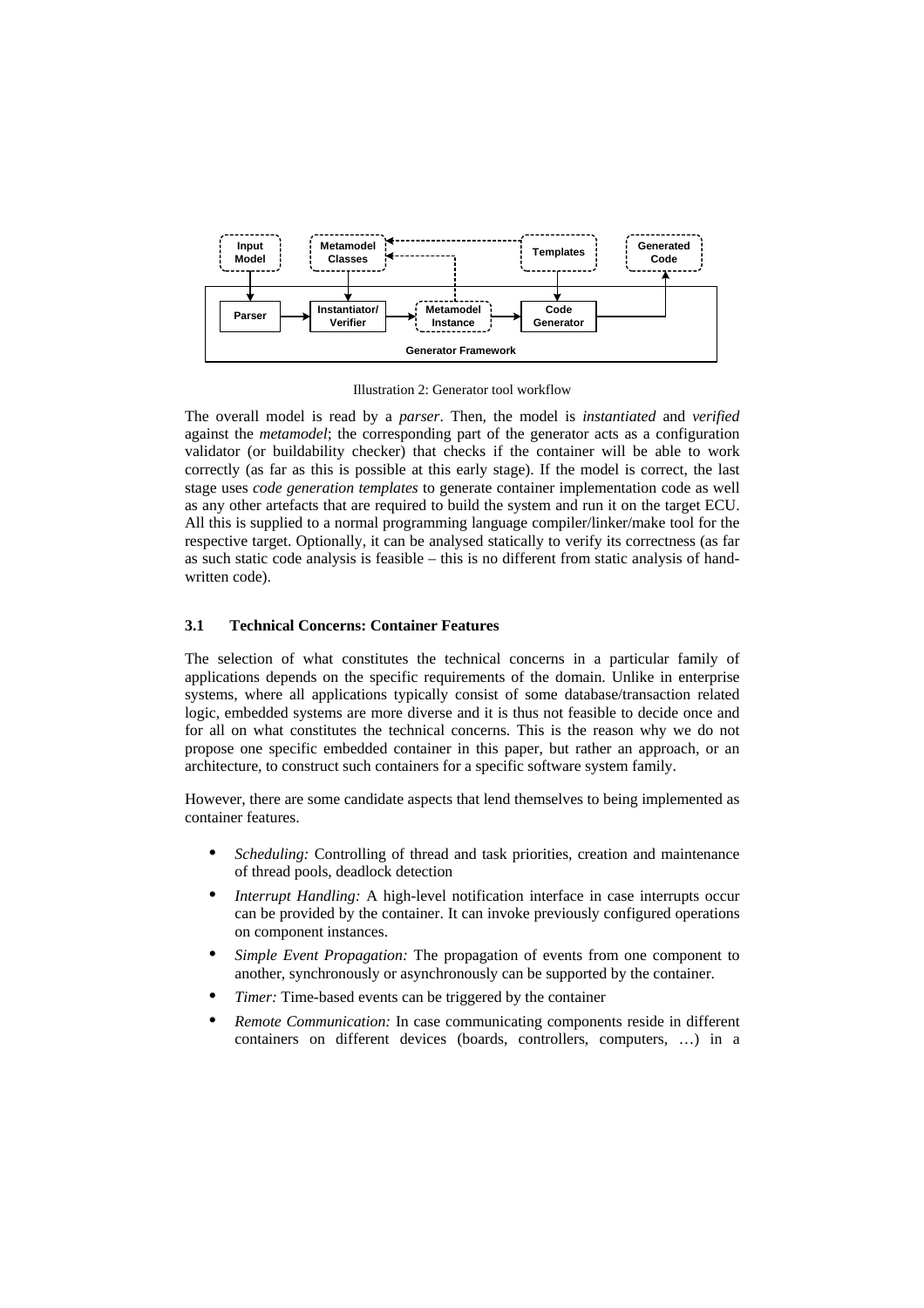distributed system, the container can take care of remoting (using CORBA [OMGb], CAN 0, etc.)

- **•** *Generic Driver Interface:* Accessing low-level drivers can be simplified. The container can provide more abstract, higher level access to lower lever drivers, or convert data structures depending on the device. In addition, it can control concurrent access to shared hardware devices from several components.
- **•** *Lifecycle Control:* In case determinism is not absolutely important for a system, the container can control the lifecycle of component instances. This includes restarting instances in case errors are detected, lazily instantiating instances only when they are actually needed, passivating instances when they have not been used for a specified period of time, etc.
- **•** *Resource Control:* The container can control resources, or manage pooling of critical resources. Also, it can enforce quota allocated to component instances (e.g. memory or disk quota) and coordinate concurrent access to shared resources.
- **•** *Advanced Error Detection:* In embedded systems with more or less strict timing constraints, many errors are an indirect consequence of a (seemingly unrelated) timing problem or illegal invocation sequences of component operations. If interfaces are annotated with state charts that include timing constraints, a container can be generated that controls these timing and state constraints and report the root-cause. In general, the concept of "programming by contract" can be used effectively because the container can contain code to actually check preand post conditions, as well as invariants, specified for interfaces of the components.
- **•** *Management Facade:* The container can provide a coherent, homogeneous external interface for the management of embedded applications. For example, it can provide an SNMP MIB or issue SNMP traps for the container itself and the components inside. Management of devices will be simplified, and application programmers need not bother with specifics of management protocols such as SNMP.

#### **3.2 Interface specifications**

Interfaces play a central role in component infrastructures. Interfaces define contracts between components, as well as between the container and the components it hosts. In traditional systems, interfaces are typically defined as a set of operations including typed arguments, as well as a return type. In order to achieve a more reliable system composition, more details must be given on interfaces. These are all specified in the respective models and include

- **•** services required from the container to allow the component to run
- **•** other component's interfaces required by a component
- **•** timing constraints regarding interface operations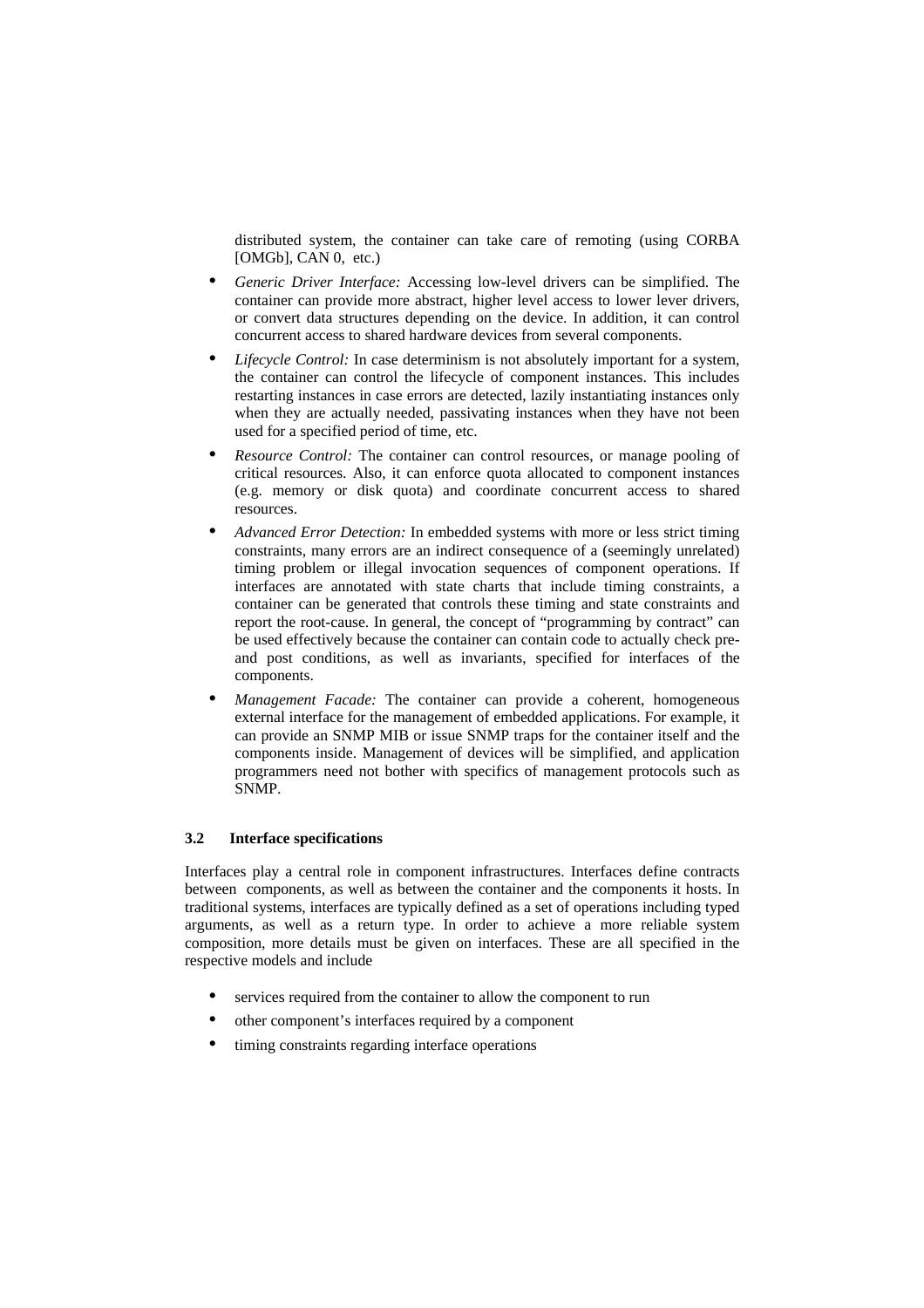- **•** pre- and post conditions for operations, or a state machine that defines legal invocation sequences
- **•** data published by a component, or data consumed (required) by a component

Interface definitions as outlined above are logical definitions of what a component provides or requires. It does not say anything about how these interfaces are implemented. The realization of the interfaces can be supported by the generated container. For example

- **•** operations can be called directly if the caller and the callee are collocated in the same process, or can include proxies and some kind of remoting infrastructure (e.g. over CAN) for remote calls.
- **•** published or required data items can be stored to/retrieved from a shared memory area or it can be put on/taken from a CAN bus.
- timing constraints or pre/post conditions can be checked by the container and errors can be reported

## **3.3 Applicability of the solution**

Considering the different architectures for embedded systems the question is: in which architecture can the proposed approach be used sensibly? Let's look at each of these architectures in turn.

- **•** *No operating system:* In these very small systems, the proposed architecture is very suitable. First of all, software on these devices typically is very static, not featuring dynamic aspects. Efficiency and small code size is important, while we still need some flexibility regarding different hardware platforms/devices (because there is no OS). Also, because there is no OS, there is a lot of use for reusable, cross-cutting technical concerns handling of the container. The container thus serves as an efficient implementation of an abstraction layer – providing flexibility while still being efficient.
- **•** *With (real time) operating system:* real time operating systems (as any operating system) typically provide APIs on a very low level. Also, there is no handling of domain- (or software system familiy-) specific technical concerns. Containers can provide this higher-level abstractions. The container can also serve as a means of integrating different tools, systems, middlewares, etc. For example, the container can provide remoting based on CAN or Flexray.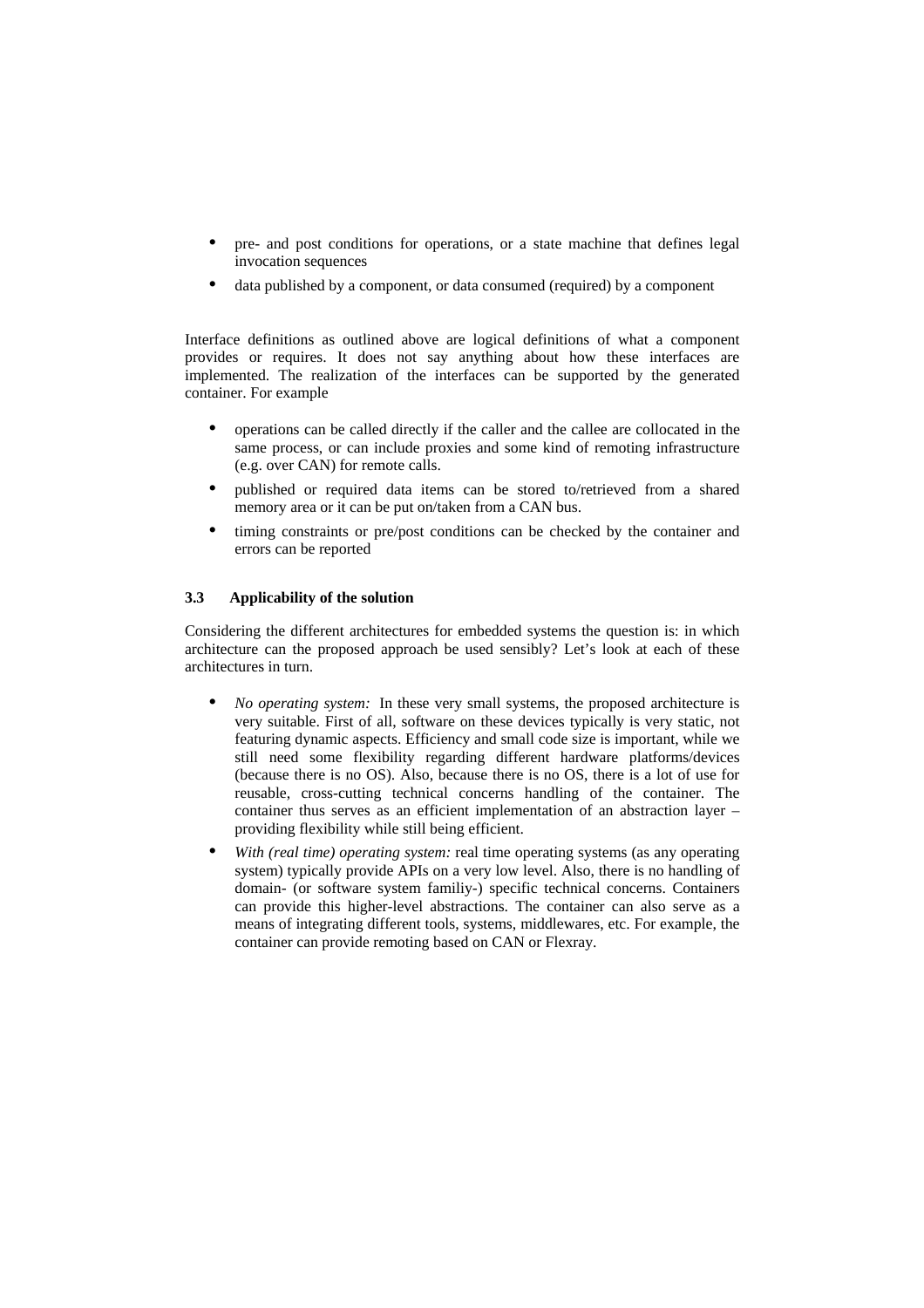## **4 Conclusion: Embedded Middleware – more than reuse**

In this paper we sketched the basic concepts of a model-based embedded component middleware for automotive systems. We showed that a middleware-based approach reduces complexity of the systems which makes software cheaper to produce, faster to develop and more flexible to adapt. Traditional middleware approaches such as those used in enterprise systems are not applicable in the automotive domain, due to unit based cost structures and resource constraints. Here the approach of model-based software development is a promising approach.

However, once a middleware technology has been established, more use cases than those outlined here might arise. Thus we present two application scenarios for automotive middleware.

- **Communication based specifications**: In the automotive world functional networks [Be01] are used to specify logical system behaviour independent of software modules, ECUs and busses. A model-based middleware can respect the constraints given in the functional networks and generate a system that enforces conformance to the specified functional network [SS03]. This results in important advantages concerning safety and issues such as feature interaction [Za99].
- **Handling of cross-cutting concerns**: The generated middleware might provide ECU-wide services, such as lifecycle management, diagnostics or safety. Each software component may use these services without caring about how they are delivered.

## **5 Related Work**

The AUTOSAR standard [AS] aims at standardizing a communication middleware and reference architecture for automotive ECUs. While it does not prescribe a specific implementation strategy, the requirements stated in the standard suggest an approach in the spirit of what has been described above.

Code generation in general has been used in the embedded systems domain for a long time, however focussing chiefly on the efficient implementation of "application logic" from flow charts or state diagrams (using tools such as [Ma]). The automatic generation of infrastructure code, i.e. a component middleware is not a widely used approach, though.

Traditional middleware such as CORBA (or the CORBA Component Model) cannot directly be used in the embedded domain. While there are versions for resource-limited and real time systems (MinimumCORBA and RTCORBA, respectively [OMGb, OI01]) these are not useful for really small and optimized systems; also, transport implementations for bus systems found in the automotive domain such as CAN, Flexray or MOST are not readily available.